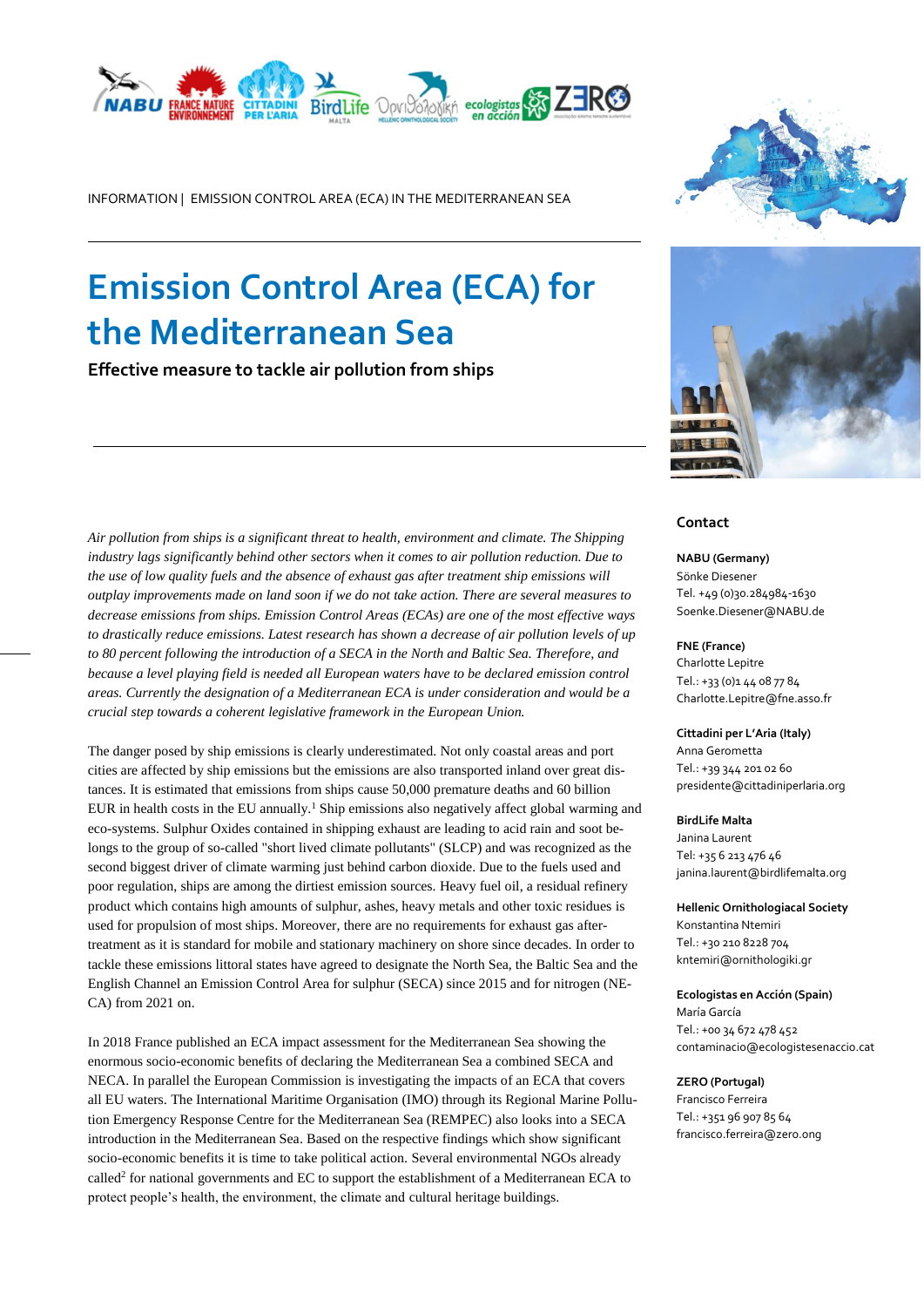

## **ECAs – a success story**

Emissions of air pollutants from ships are regulated by the International Maritime Organisation (IMO) through Annex VI of the International Convention on the Prevention of Pollution from Ships (MARPOL). It sets standards for the sulphur content of marine fuels and emissions of nitrogen oxides  $(NO<sub>x</sub>)$  from new ship engines. To reduce sulphur oxide emissions in the North and Baltic Sea and in the English Channel contracting parties to Annex VI agreed that as of January, 1st 2015 ships are obliged to switch to fuels with a maximum sulphur content of 0.1% or to install equivalent exhaust gas cleaning technology (scrubbers). Further to this a Nitrogen Emission Control Area (NECA) will enter into force in the same region in 2021. In practice this means new-built ships will have to fulfil the Tier III standard which drastically reduces  $NO<sub>x</sub>$  emissions e.g. by catalytic system, inner engine measures or alternative fuels. Unfortunately, already existing ships are not affected by this requirement at all and will therefore continue to emit massive amounts of nitrogen oxides.

The northern European SECA has already delivered substantial air pollutant reduction and respective socio-economic benefits worth billions of Euros. At the same time, no significant shifts to other transport modes or safety problems have been registered<sup>3</sup>. Both have been foretold by industry voices as arguments against the SECA. On the contrary, 2015 showed high growth rates among RoRo lines in SECA waters.<sup>3</sup> Still a lot needs to be done in order to limit black carbon and particulate matter emissions caused by vessels and to reduce nitrogen emissions from existing ships. Ensuring appropriate enforcement of the agreed regulatory frameworks is yet another stumbling block. Only if legal requirements are sufficiently enforced and cover geographically wide regions they ensure protection of health and environment and guarantee a level playing field in shipping industry. The latter aspect has not only been criticised by environmentalist but also by industry players and ship operators under the umbrella of the Trident Alliance<sup>4</sup> as they suspect market distortions due to violations of the European Sulphur Directive.

## **Next step - the Mediterranean ECA?**

Air pollution from ships continues to increase in European waters – including in the Mediterranean Sea – due to a continuous growth of the sector.<sup>5</sup> It is estimated that each day up to 10,000 [vessels](https://en.wikipedia.org/wiki/Merchant_vessel) operate in the Mediterranean Sea. These ships mostly sail on Heavy Fuel Oil (HFO) with higher content of sulphur due to less strict regulations on emissions in the region. Al least the EU Sulphur Directive states a maximum sulphur content of 0,1% for fuels used in ships while at berth in EU ports. Furthermore, passenger ships operating on regular services to or from any EU port shall not use marine fuels with a sulphur content exceeding 1,5% in sea areas outside the SECAs. In spite of this regulation comparing shipping data in European waters shows, SO<sub>2</sub> emissions are significantly higher along the routes outside existing SECAs.



Left: SO<sub>2</sub> from ships in 2015 in European waters (in ktons), Source: IIASA (2018) Right: NO<sup>2</sup> from ships in 2015 in European waters (in ktons), Source: IIASA (2018)

The population in the urban coastal areas around the Mediterranean Sea is about 325 million, about 145 million alone in European Union urban areas in 2010. 6 In port cities ships are responsi-

i **Sulphur dioxide (SO2)** is a respiratory irritant and is partly responsible for increased mortality rates in coastal areas. SO2 is also precursor of particulate matter (PM). PM is correlated with more frequent asthma attacks, cardiac arrests, chronic bronchitis and lung cancer. SO<sub>2</sub> is harmful to vegetation and causes acid rain. It attacks marble and limestone e.g. built heritage.

**Nitrogen oxide (NOx)** diminish the function of the lungs and increase the risk of cardiovascular disease. NOx is also a precursor of ozone a powerful greenhouse gas which is likewise detrimental to human health. Ozone can cause irritation and inflammation of the respiratory system, headaches, an impairment of physical ability and an increase in the frequency of asthma attacks. High concentrations of ground-level ozone in cities are known as summer smog. NOx is a precursor of PM. Air pollutant emissions are responsible for significant loss in agriculture productivity and forestry.